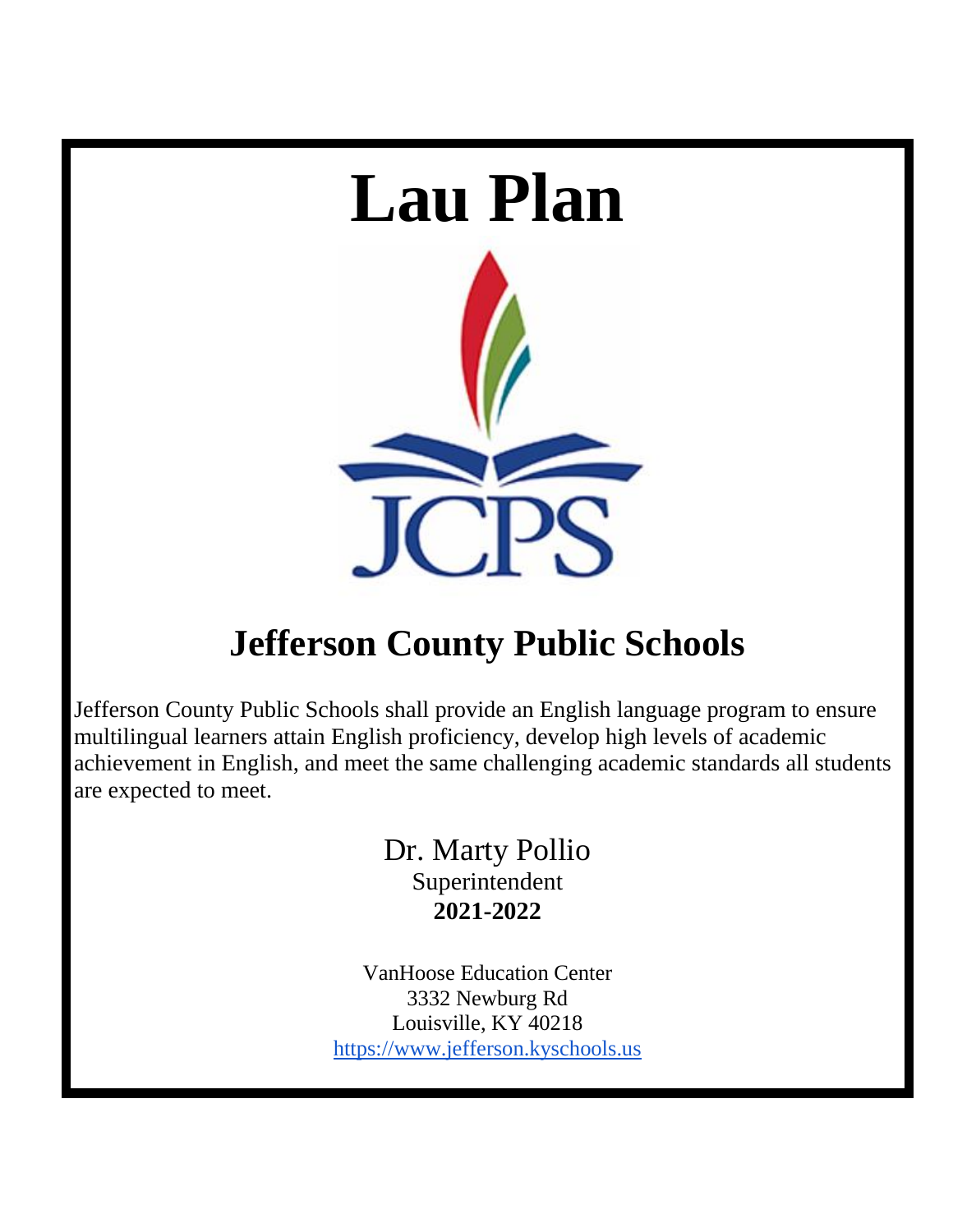# **Acknowledgements**

We would like to acknowledge the work of the Lau Plan Advisory Committee in the development of the Jefferson County Public Schools Lau Plan.

# **Lau Plan Advisory Committee**

Justin Matson, Director of ESL Vongmany Edmonds, ESL Instructional Specialist Amy Whitehead, ESL Intake and Assessment Specialist Dr. Darlene Anders, ESL Resource Teacher Molly Shackelford, ESL Resource Teacher

#### **Contributions by**:

Linda Allen, ESL Teacher, Klondike Elementary Mark Boyer, Principal, Klondike Elementary William Bundon, Executive Administrator Diversity, Equity, and Poverty Carmen Cripps, ESL Resource Teacher Kim Fitzgerald, High School Counselor, EL Jill Handley, Principal, Kenwood Elementary Donna Lawson, Manager of MTSS Tamara Lewis, Executive Administrator for Accountability, Research, and Systems Improvement Livan Lima, Bilingual Language Coordinator Jessica Lyons, Data Management Research Technician, Testing Unit Tracy Madryga, ESL Teacher, Kenwood Elementary Jennifer Miescke, ESL Resource Teacher, Olmsted Academy South Rashawna Mullaney, Lead Psychologist Shuvon Ray, Principal, Price Elementary Jessica Rosenthal, Executive Administrator of Middle Schools Gwen Snow, Principal, Newcomer Academy Amy Stokes-Levine, Supervisor Systems Improvement and Planning, Research Jessie Thompson, Supervisor for Gifted & Talented and Advance Program Berta Weyenberg, ESL Intake Coordinator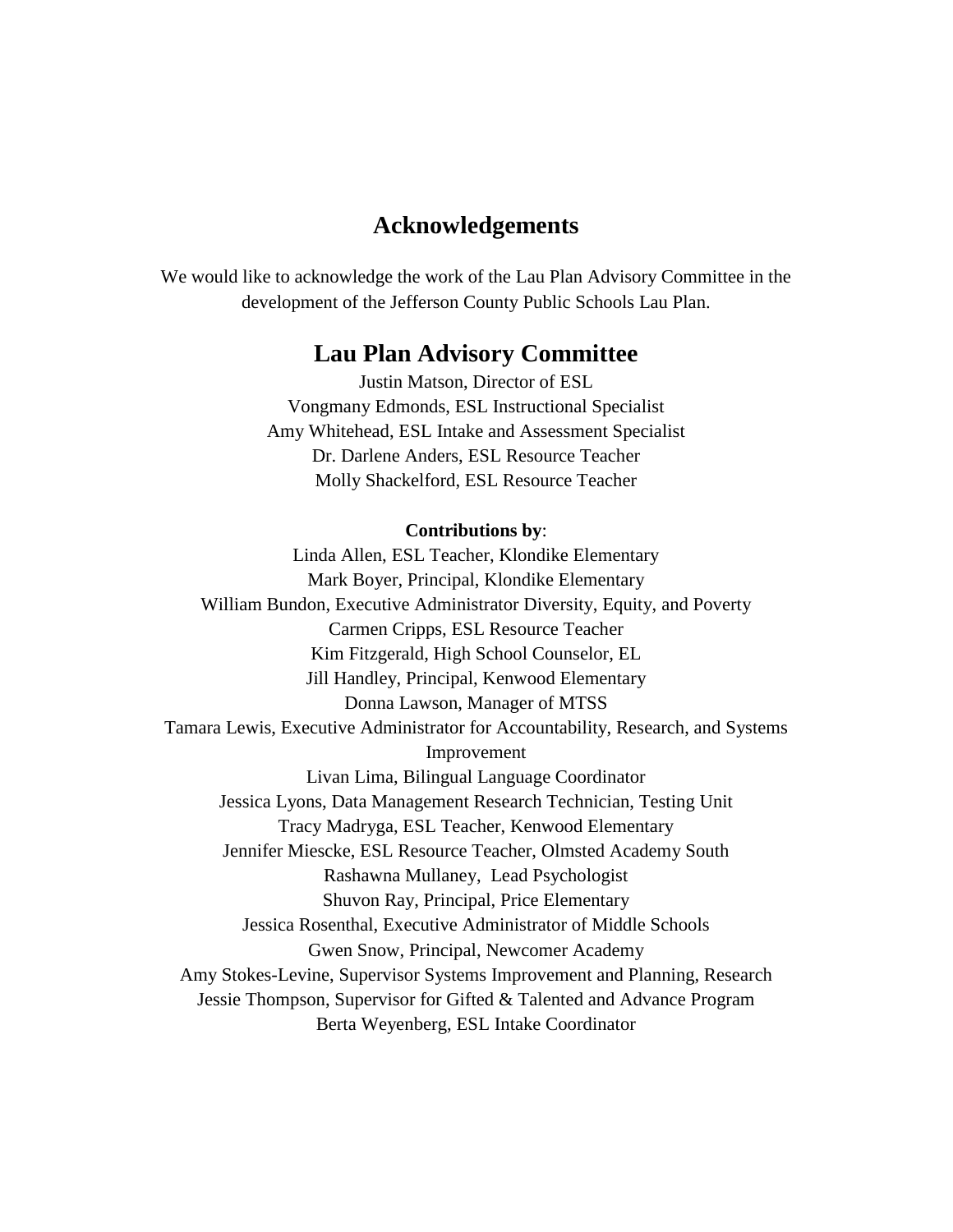- I. Lau Plan Guiding Principles
- II. Enrollment, Identification, and Placement of ELs in a Language Instruction Educational Program (LIEP)
- III. Description of the LIEP
- IV. Process to Provide Meaningful Access to all Co-curricular and Extracurricular Programs and Activities
- V. EL Professional Development for Staff who Deliver Instruction or Support the LIEP for ELs
- VI. Annual English Language Proficiency Assessment and Administration,
- VII. LIEP Exit Criteria and Procedures
- VIII. Monitoring Procedures after Students Exit the LIEP Program
	- IX. EL Program Evaluation
	- X. Meaningful Communications with Parents/Guardians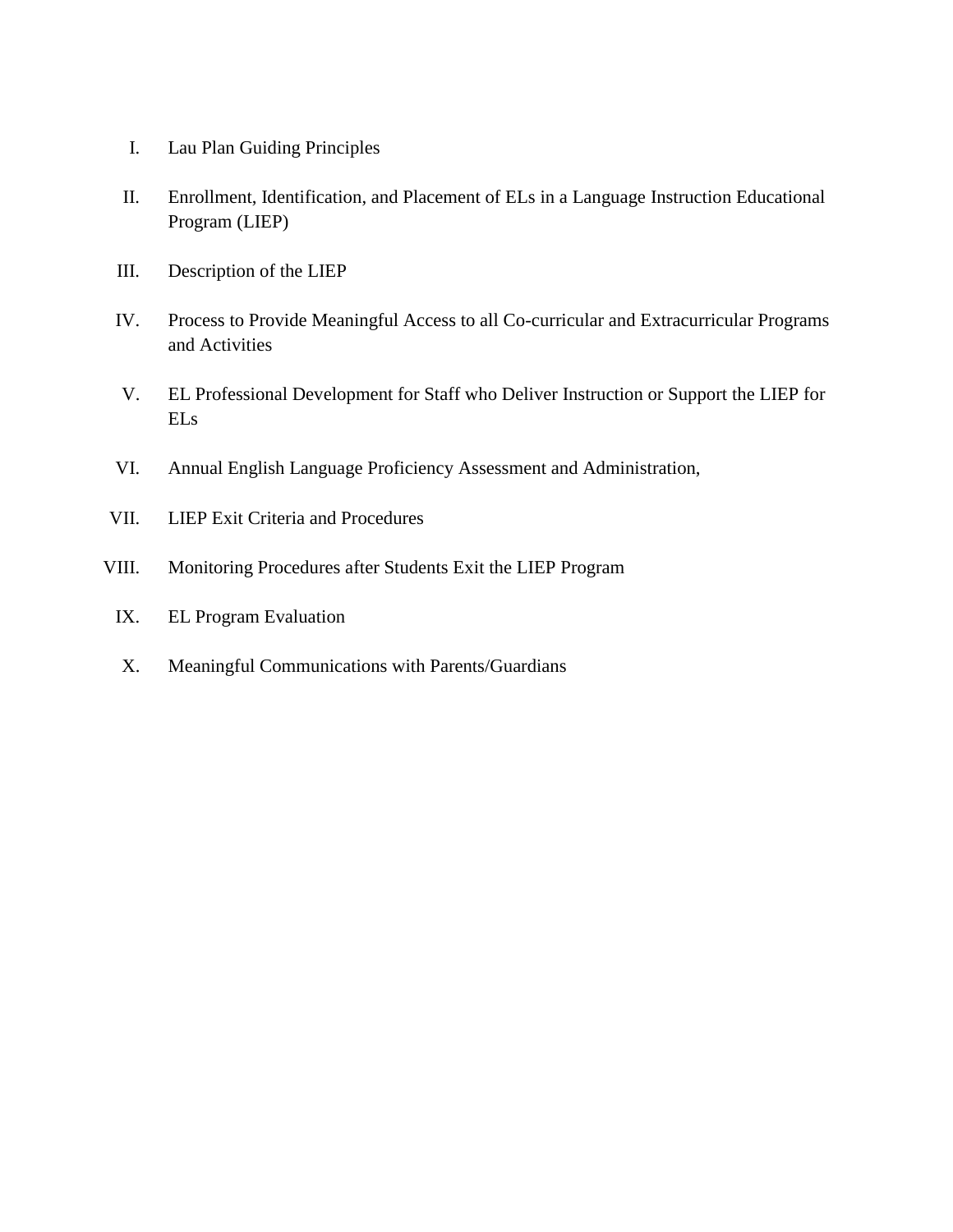#### **Section 1: Lau Plan Guiding Principles**

Jefferson County Public Schools (JCPS) believes in an asset-based approach to education. "As part of its asset-based belief system, WIDA uses the term 'multilingual learners' to describe all students who come in contact with and/or interact in languages in addition to English on a regular basis….in an effort to encourage the field to use terminology that is asset-based and inclusive, WIDA began to use the term 'multilingual learners''' (WIDA, 2020, p. 11). JCPS believes this shift in terminology is important as well. The term "Multilingual Learner" (ML) will be used throughout this document; however, in some instances in this document, the term "English Learners" (ELs) is used for policy purposes.

Kentucky is part of the [WIDA Consortium,](https://wida.wisc.edu/memberships/consortium) promoting the Big Ideas of Equity, Integration, Collaboration, and Functional Approach to Language Development to support the English Language Development (ELD) process. Through this philosophy, JCPS provides the anchor for MLs to achieve at high levels, access standards-based curriculum, and increase and attain English language proficiency.

This document provides guidance to ensure adherence to the federal laws and legal requirements for educators, parents, and stakeholders of JCPS. Below is a summary of federal laws and Supreme Court cases protecting MLs and outlining the district obligations for serving MLs:

- **[Title VI of the Civil Rights Act of 1964](http://www.justice.gov/crt/about/cor/coord/titlevi.php)** Title VI prohibited discrimination on the basis of race, color, or national origin in any federally assisted program. It has been interpreted to include the prohibiting of equal access to education because of a student's limited English proficiency.
- **[Bilingual Education Act of 1968 –](https://www.gpo.gov/fdsys/pkg/STATUTE-81/pdf/STATUTE-81-Pg783.pdf)** The Act, also known as Title VII, provided supplemental funding for school districts interested in establishing programs to meet the "special educational needs" of large numbers of children of limited English speaking ability in the United States. It was reauthorized in 1994 as part of the Improving Schools Act. Under No Child Left Behind the Bilingual Education Act was renamed the **English Language Acquisition, Language Enhancement, and Academic Achievement Act (Title III).**
- **[Equal Educational Opportunity Act \(EEOA\) of 1974](https://www.gpo.gov/fdsys/pkg/USCODE-2010-title20/pdf/USCODE-2010-title20-chap39-subchapI-part2-sec1703.pdf) – T**he civil rights statute prohibited states from denying equal educational opportunity by the failure of an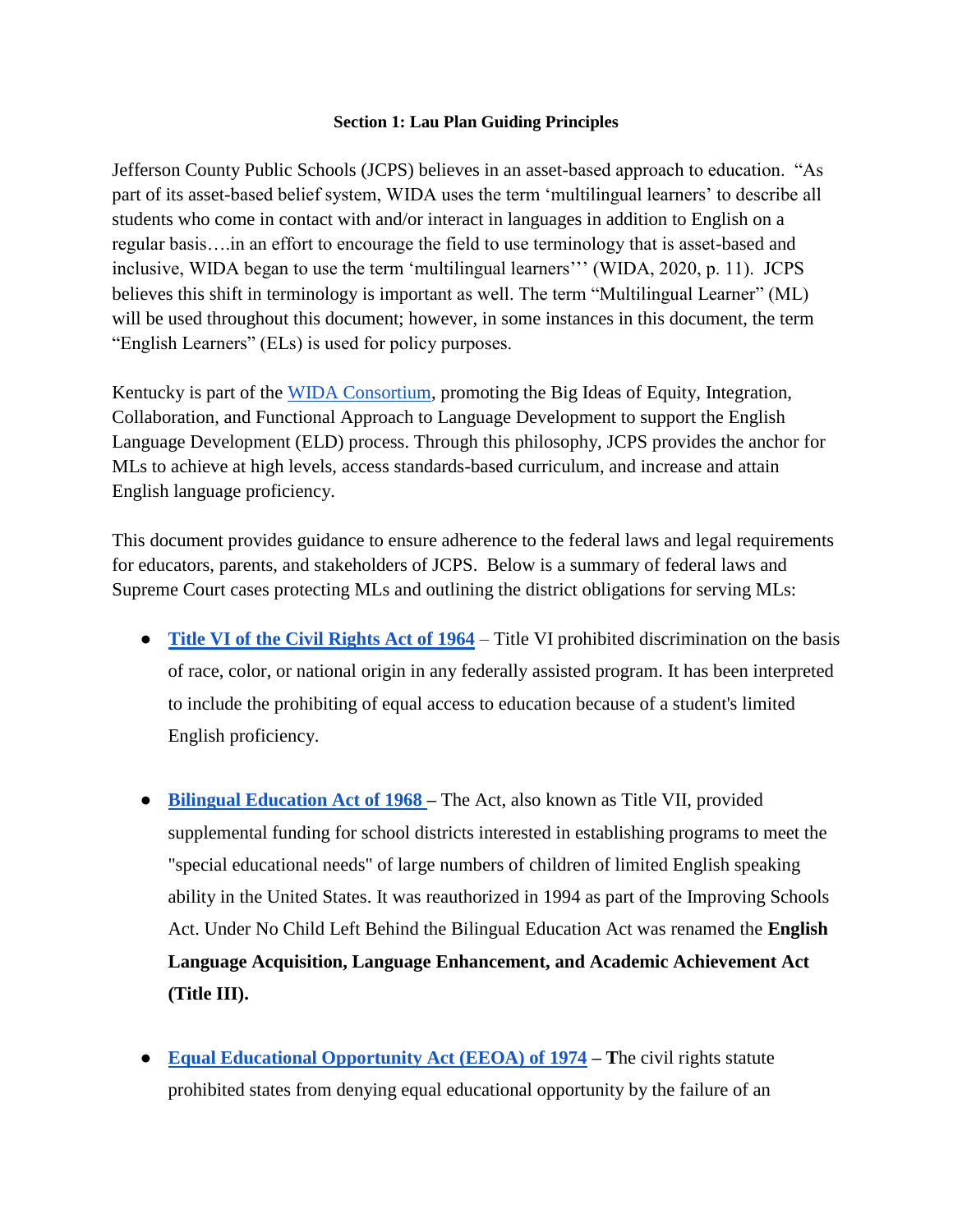educational agency to take appropriate action to overcome language barriers that impede equal participation by its students in its instructional program.

- **Lau v. Nichols (1974)** Supreme Court case in which the court ruled students cannot be denied access to and participation in an educational program due to inability to speak or understand English. The court ordered that districts must take affirmative steps to overcome educational barriers faced by non-English speaking students. "There is no equality of treatment by providing students with the same facilities, textbooks, teachers and curriculum, for students who do not understand English are effectively foreclosed from any meaningful education."
- **[Castaneda v. Pickard \(1981\)](http://web.stanford.edu/~hakuta/www/LAU/IAPolicy/IA1bCastanedaFullText.htm)** Circuit Court ruling set the criteria for examining EL programs. The court established a three-prong approach to evaluate the adequacy of a district's program for ML students:
	- 1. Qualified teachers implementing sound theory.
	- 2. Soundness of Educational Approach.

3. School districts must evaluate its programs and make adjustments where needed to ensure language barriers are actually being overcome.

- **[Plyler v. Doe \(1982\)](https://www.americanimmigrationcouncil.org/research/plyler-v-doe-public-education-immigrant-students) -** U.S. Supreme Court ruled that public schools may not require Social Security numbers from all students as this may expose undocumented status. Students are also not required to show an original birth certificate for enrollment; "other reliable proof" such as a baptismal certificate, family bible with dutiful records, or an affidavit would suffice in place of the birth certificate.
- **[Dear Colleague Letter, January 7, 2015](https://www2.ed.gov/about/offices/list/ocr/letters/colleague-el-201501.pdf)** This joint guidance developed by the Department of Justice (DOJ) and the Office for Civil Rights (OCR) outlines state, district and school legal obligations in providing services to EL students and families.
- **[Every Student Succeeds Act \(ESSA\) of 2017](https://www.ed.gov/essa?src=rn)** The law replaced the No Child Left Behind Act (NCLB), and is a reauthorization of the 1965 Elementary and Secondary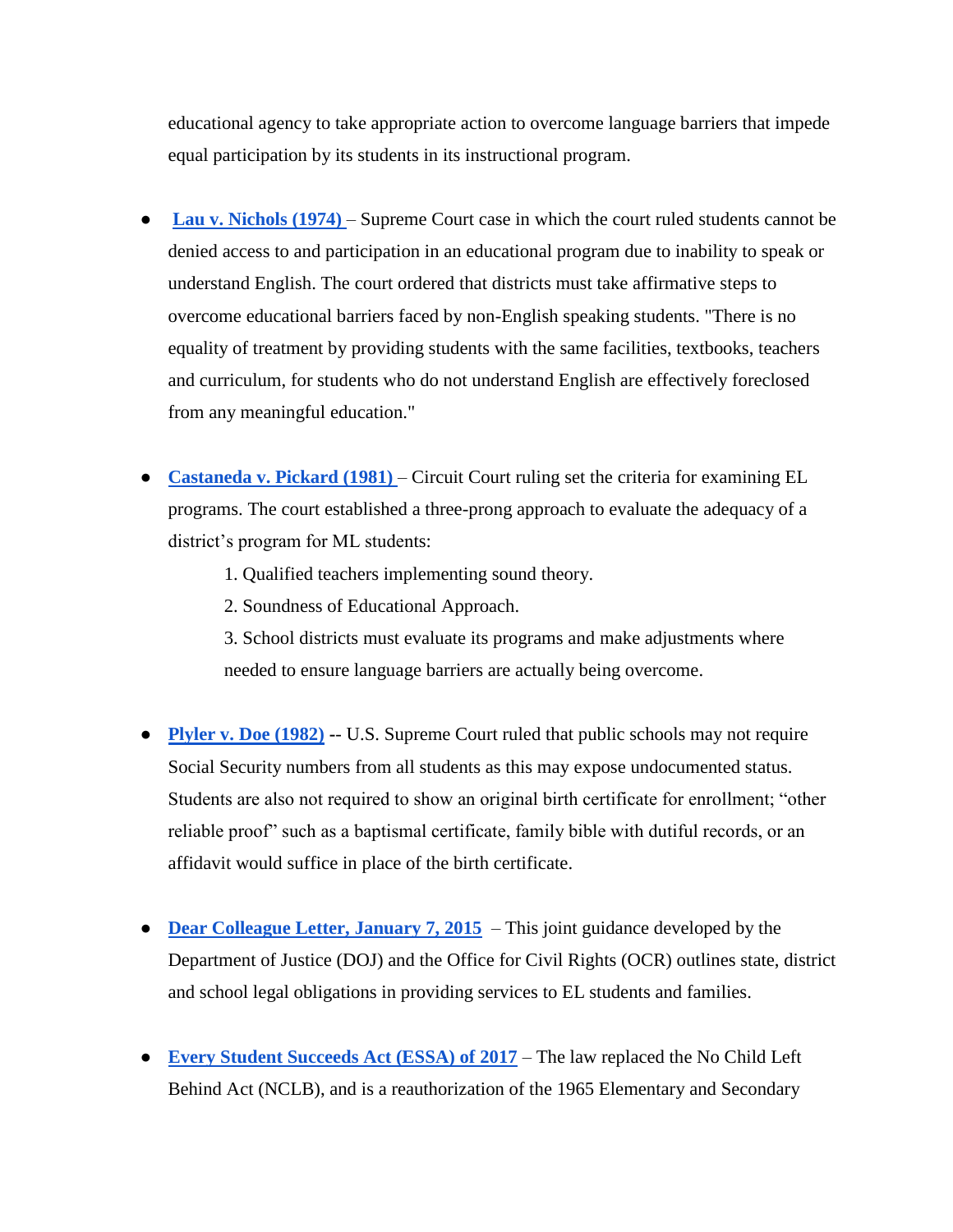Education Act. It provides accountability for the education of all children and provisions specific to limited English proficient students, Title I and Title III.

# **Section II: Enrollment, Identification, and Placement of ELs in a Language Instruction Educational Program (LIEP)**

Upon initial enrollment, the parent/guardian of every student in JCPS completes the Home [Language Survey \(](https://education.ky.gov/federal/progs/eng/Documents/Home%20Language%20Survey%20Template.pdf)HLS) to determine the primary or home language of the student(s). Translation and on-demand interpretation services are available to all schools and shall be provided to parents/guardians when needed for communication of enrollment procedures. The HLS questions are indicated below:

- 1. What is the language most frequently spoken at home?
- 2. Which language did your child learn when they first began to talk?
- 3. What language does your child most frequently speak at home?
- 4. What language do you most frequently speak to your child?

If the answer to any of the four required HLS questions indicates a language other than English, the student is a potential English Learner (EL) and needs to be administered an English proficiency assessment for identification according to the federal definition in ESSA, Title III.

In order to be identified as an EL, the student must score below a 4.5 overall composite on the WIDA Screener for Kindergarten or WIDA Screener Online for grades 1-12. The results of the English proficiency assessment are presented to the parent or guardian within the first 30 calendar days of enrollment or 2 weeks of enrollment during the school year.

All MLs in JCPS have access to a Language Instruction Educational Program (LIEP) to meet the English language and academic needs. In JCPS, the LIEP is provided through the English as a Second Language (ESL) program. Parents have the right to decline their child's participation in the ESL program; however, this will not change the EL status of the student. Every JCPS school has a trained certified ESL teacher to provide an ESL instructional program in grades K-12. In addition, some schools have Bilingual Associate Instructors (BAIs) to provide instructional and/or oral native language support where appropriate. Once ML students are assigned to a school, the on-site staff determines the EL service model for language development services based on student need. This is reflected on the individual Program Services Plan (PSP) for every ML student enrolled in JCPS, including declined students.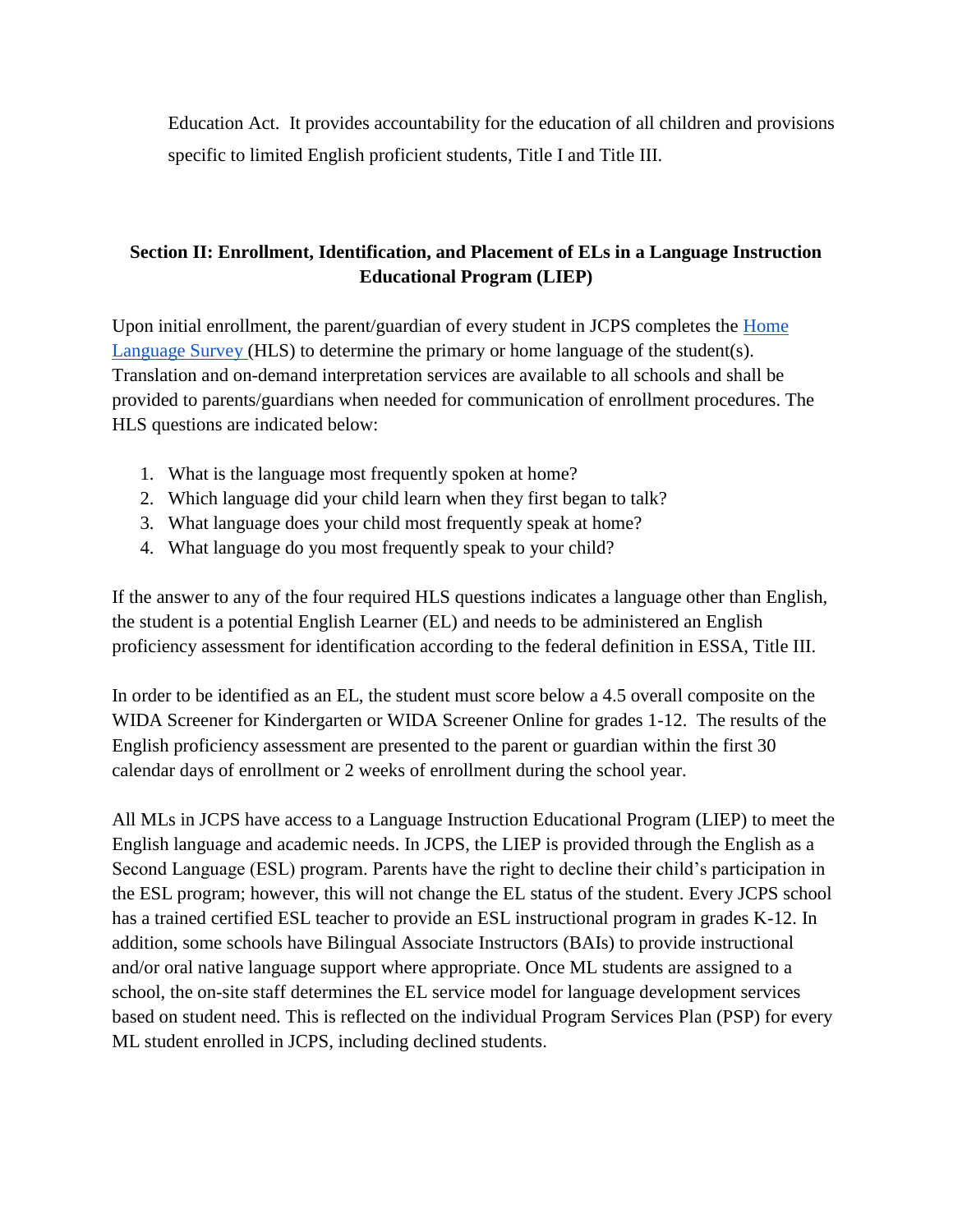## **Section III. Description of the LIEP**

"One of the first steps toward effectively advocating for ELs' equitable education is recognizing that everyone involved in ELs' education must share the responsibility for ensuring their success" (Fenner & Segota, 2014, p.27). The instruction of MLs in JCPS is a responsibility shared among all school staff. All teachers are responsible for providing English Language Development (ELD) instruction to MLs in their classroom. Therefore, it is essential that ESL teachers collaborate regularly with grade/content area teachers to plan and deliver instruction using appropriate academic language development strategies in all classrooms by integrating Kentucky Academic Standards (KAS) and WIDA Language Standards. Collaboration "is essential for providing multilingual learners high-quality educational experiences that are coordinated and comprehensive" (WIDA, 2020, p. 19). The [8 Key Practices to Support English](https://drive.google.com/file/d/12DL8pblh0JcwKAHoNQUZRwZ4EnfW6k8u/view?usp=sharing)  [Learners in Any JCPS Classroom](https://drive.google.com/file/d/12DL8pblh0JcwKAHoNQUZRwZ4EnfW6k8u/view?usp=sharing) and [WIDA's Can Do Descriptors](https://wida.wisc.edu/teach/can-do/descriptors) empower teachers to differentiate and scaffold instruction to fit the needs of individual students while supporting their ELD.

In JCPS, the ESL program provides ELD instruction for MLs to achieve English proficiency in the four domains of listening, speaking, reading and writing. Data and professional judgment help guide students' ESL services. For MLs, "Tier I includes the English language development instruction that students may receive (e.g., bilingual, ESL, sheltered, or dual language instruction" (WIDA Consortium, 2013, p. 6). MLs receive their Tier 1 core instruction in **IN ADDITION TO** any interventions that are appropriate. The following are in place to support quality ELD instruction for MLs:

- Kentucky Academic Standards for grade-level expectations and curriculum.
- WIDA Standards and Framework to provide English language instruction and support ELD.
- JCPS Curriculum Maps and Instructional Frameworks to support instruction and collaborative planning and conversations.
- Multi-tiered Systems of Support (MTSS) to ensure MLs receive appropriate and timely interventions and enrichment.
- State and district data, as well as ongoing formative assessments, to inform MLs' needs in content learning and ELD.
- Central Office ESL Instructional Unit supports professional learning, coaching, consultations, programmatic needs, and modeling.
- The Program Service Plan (PSP) indicates EL service types, instructional accommodations and assessment accommodations for all MLs.

JCPS offers the ESL program for MLs in all levels and in every school. JCPS LIEP service types are listed below: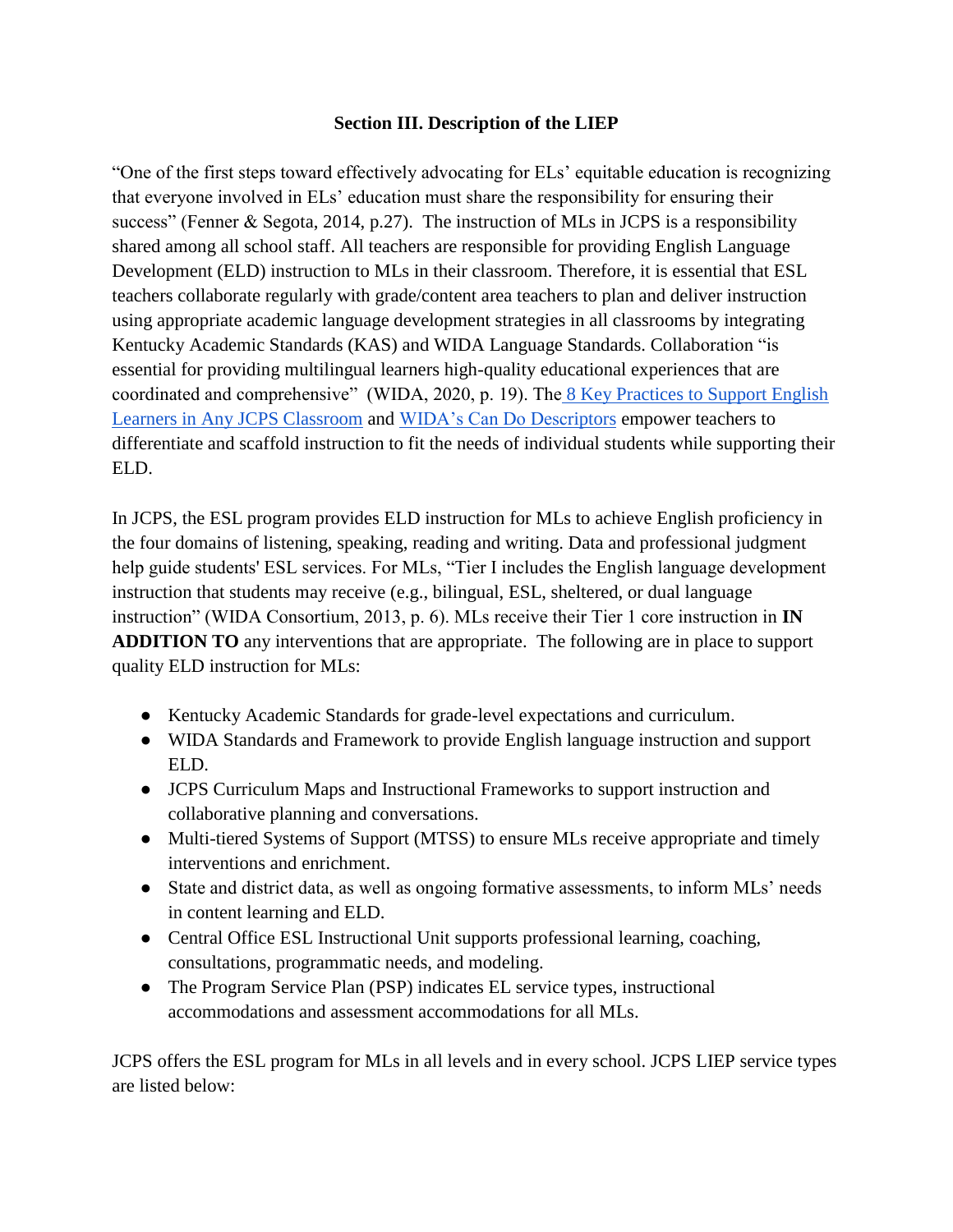# ● **ESL Pull-Out (POE):**

ESL teachers pull out students from the general education classroom to work in a small group setting. ESL teachers pre-teach, teach, or re-teach English language skills and/or academic content by the general education classroom teacher.

# ● **Content-Based ESL (CBE):**

English is taught through the content areas of Mathematics, English Language Arts, Science, and Social Studies.

# ● **Structured English Immersion (SEN):**

In the SEN service type, ESL teachers push in to provide linguistic and academic support to MLs in the general education classroom. This is accomplished through the co-teaching model. It requires extensive collaboration between the ESL and classroom teacher to ensure that classroom time is specifically devoted to explicit and intentional language instruction. ESL teachers **co-teach** a standards-based lesson using instructional strategies to support English language development in the content areas. Collaborative planning and deliberate rostering of students **must** be a top priority to have an effective co-teaching model.

- **Sheltered English Instruction (SEI)**: Instruction is in English and adapted to the student English proficiency levels and provides modified curriculum-based content.
- **Content Area Tutoring (CAT):** One-on-one or small group tutoring/assistance to ELs during school hours in the content areas. Tutoring is generally provided by teachers other than bilingual or ESL teachers and may be provided by an aide under the direction of a teacher.
- **Two-Way Immersion (TWI):** Bilingual programs that serve English proficient speakers and ELs in the same classroom. Both English and the primary language of the EL students are used in content and language arts instruction.

JCPS also has the Newcomer Academy for newly arrived MLs to U.S. schools in grades 6-12. Newcomer Academy uses the Sheltered English Instruction (SEI) model which integrates language and content-rich instruction. Students are provided with a comprehensive curriculum in content areas of Mathematics, English Language Arts, Science, and Social Studies. Instruction is in English and adapted to the students' English proficiency levels. Kentucky Academic Standards for grade-level expectations and WIDA Standards and Framework are used to provide quality instruction so that Newcomer students can acquire the English proficiency and content area knowledge needed to transition successfully to mainstream schools.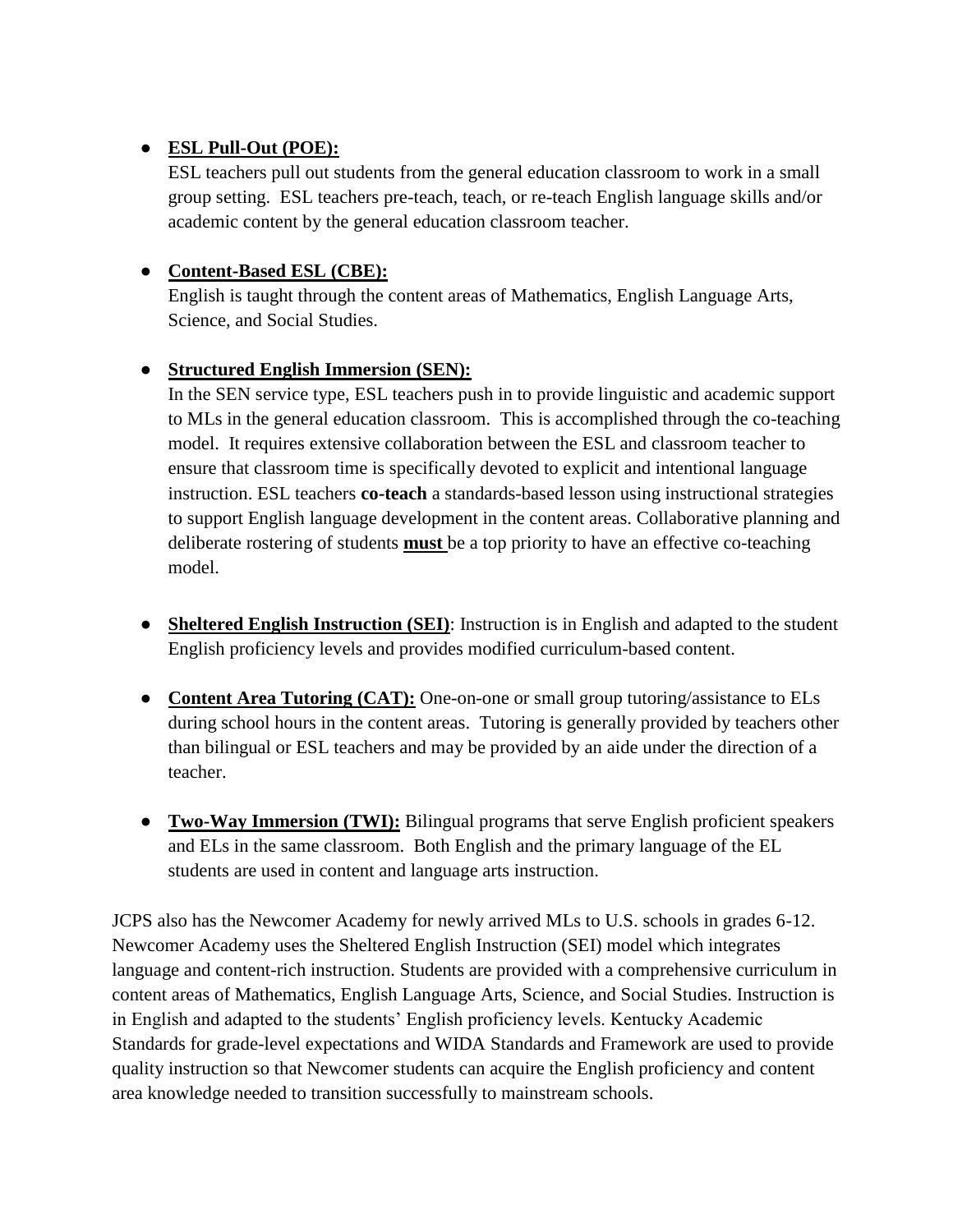# **Section IV: Process to Provide Meaningful Access to all Co-curricular and Extracurricular Programs and Activities**

JCPS is committed to ensuring all students have access to the same quality programs and academic experiences. MLs shall continue to have equal access to district programs including, but not limited to, Gifted and Talented, Early Childhood, co-curricular, and extracurricular activities. MLs from all levels and backgrounds are encouraged to engage in different educational opportunities and activities open to all students.

JCPS offers the [Academies of Louisville](https://www.jefferson.kyschools.us/schools/academies-louisville/academies-business-and-community-partners) and [magnet](https://www.jefferson.kyschools.us/schools/how-apply/magnet-program/optional-magnet-lottery-wait-list) programs that focus on specialized fields and areas of study. All students follow the same application and selection process.

For Gifted and Talented identifications, JCPS follows the procedures outlined in the district's [Gifted and Talented Policy.](https://drive.google.com/file/d/1JzU2N2bR5fTe34haQuAi_i3jRExE_j9K/view) Students in grades 4-12 will be formally identified for participation in the district's Gifted and Talented Program. The CogAT is used for General Intellect identification. MAP is used to assess Specific Academic Math and English Language Arts. MLs will receive assessment accommodations allowable for the CogAT and MAP tests according to their PSPs and/or Individualized Education Plans (IEPs).

JCPS recognizes that all students, including MLs, express talents and gifted tendencies in ways that cannot be determined by a test alone. For this reason, various culturally and linguistically appropriate screeners can be used to help with the identification of students.

# **Exceptional Child Education**

"Appropriate disability identification processes that evaluate the student's disability-related educational needs and not the student's English language skills will help school personnel to accurately identify students in need of disability-related services. In addition, LEAs must ensure that a student's special education evaluation is provided and administered in the student's native language or other mode of communication and in the form most likely to yield accurate information about what the student knows and can do, unless it is clearly not feasible to do so. Assessing whether a student has a disability in his or her native language or other mode of communication can help educators ascertain whether a need stems from lack of ELP and/or a student's disability related educational needs" (US Department of Education 6, 2017a, p.2).

For Exceptional Child Education (ECE) identification, JCPS follows the procedures outlined in the district's ECE [Exceptional Child Education Procedures.](https://www.jefferson.kyschools.us/sites/default/files/forms/ECE%20Exceptional%20Child%20Education%20Policy%20and%20Procedures.pdf) All students, including MLs, should receive high-quality instruction and interventions in alignment with the Multi-Tiered System of Supports (MTSS), which provides support for *all learners*, whether behind, on track, or advanced based on need. When an ML is considered for an ECE referral, a multidisciplinary team should include an ESL teacher to help guide the referral process.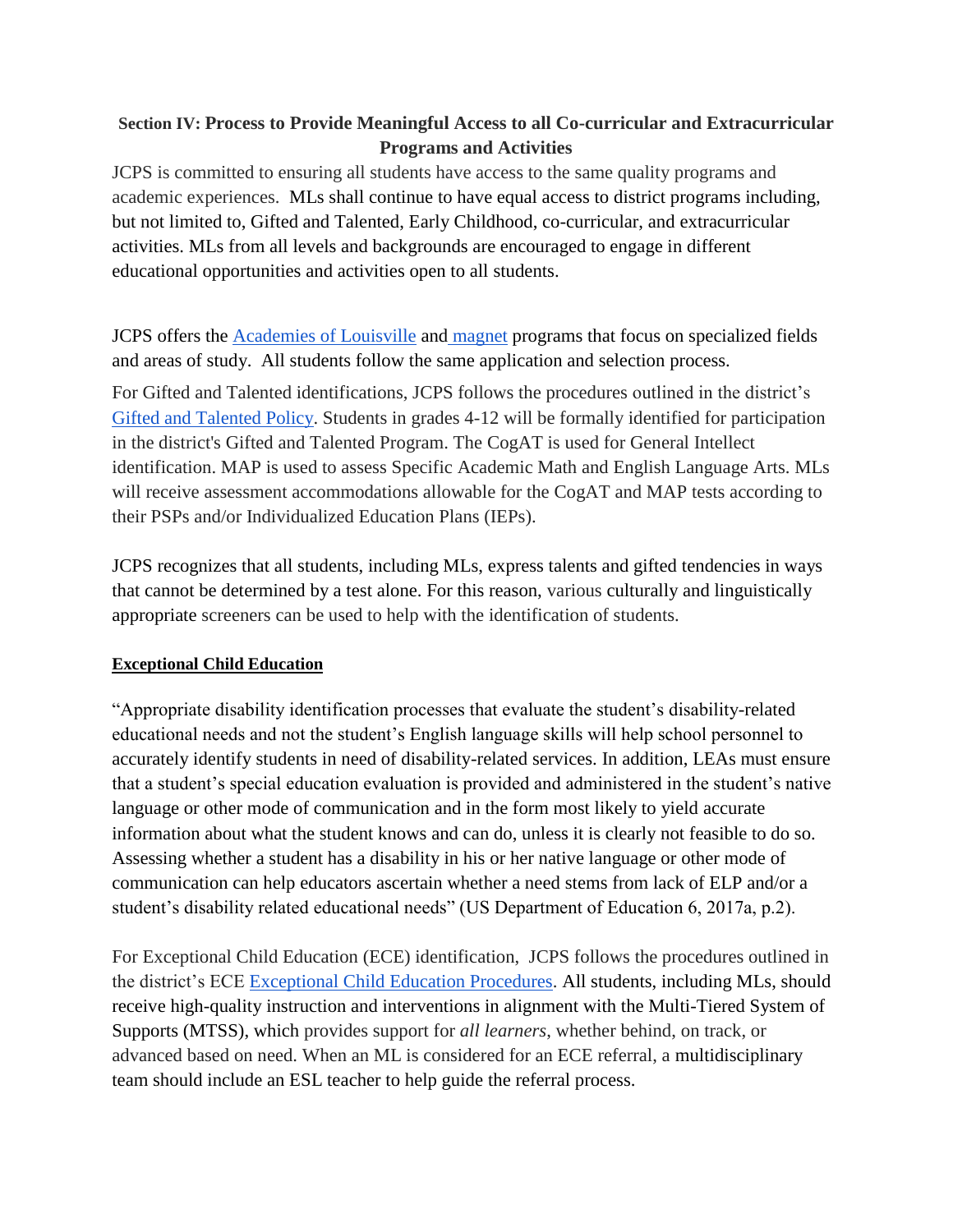The special education referral process should begin with a review of the PSP along with any interventions and subsequent impact on educational performance. If it is clear that the student has had sufficient time to learn the skills presented to him/her with appropriate accommodations and considerations have been made regarding culture, experience and individual personality traits, the Admissions and Release Committee (ARC) may proceed with the referral for special education. If it is determined that an ML should be evaluated for ECE, tests and other evaluation materials and procedures are chosen carefully and administered in a manner that will not be a measure of the student's English language skills, but will yield the most accurate results about the student's abilities. Efforts should be made to administer tests in the student's home language or other mode of communication that will best measure the student's abilities unless it is not feasible to do so. The ESL Office Counselor must be notified of all EL special education referrals for students in grades K-12.

MLs who are dually identified as ECE and EL should receive ESL and ECE services in accordance with their PSPs and IEPs.

## **Section V: EL Professional Development for Staff who Deliver Instruction or Support the LIEP for ELs**

The ESL Instructional Unit is composed of an ESL Specialist and ESL Resource Teachers that support the work of providing ongoing Professional Development (PD), guidance, consultations, recommendations, and instructional support at the school and district level. Examples of PD topics include supporting MLs in any JCPS classroom with research-based instructional strategies and scaffolds, WIDA ELD Framework, standards-based curriculum with the alignment to district initiatives, and implementation of the PSP. The ESL instructional unit follows the [Learning Forward Standards of Professional Learning](https://learningforward.org/standards-for-professional-learning/) when designing and developing PD sessions focused on improving student outcomes.

## **Vision:**

We believe all multilingual learners will become successful English language readers, writers, listeners, and speakers in a welcoming and culturally responsive environment.

## **Mission:**

To accelerate students' English language acquisition through high-quality language and content instruction so they are inspired to become critical and creative thinkers, effective communicators, and independent and collaborative learners.

At the district level, the ESL instructional unit collaborates within the department and other district departments to provide training and PD sessions to a variety of audiences, such as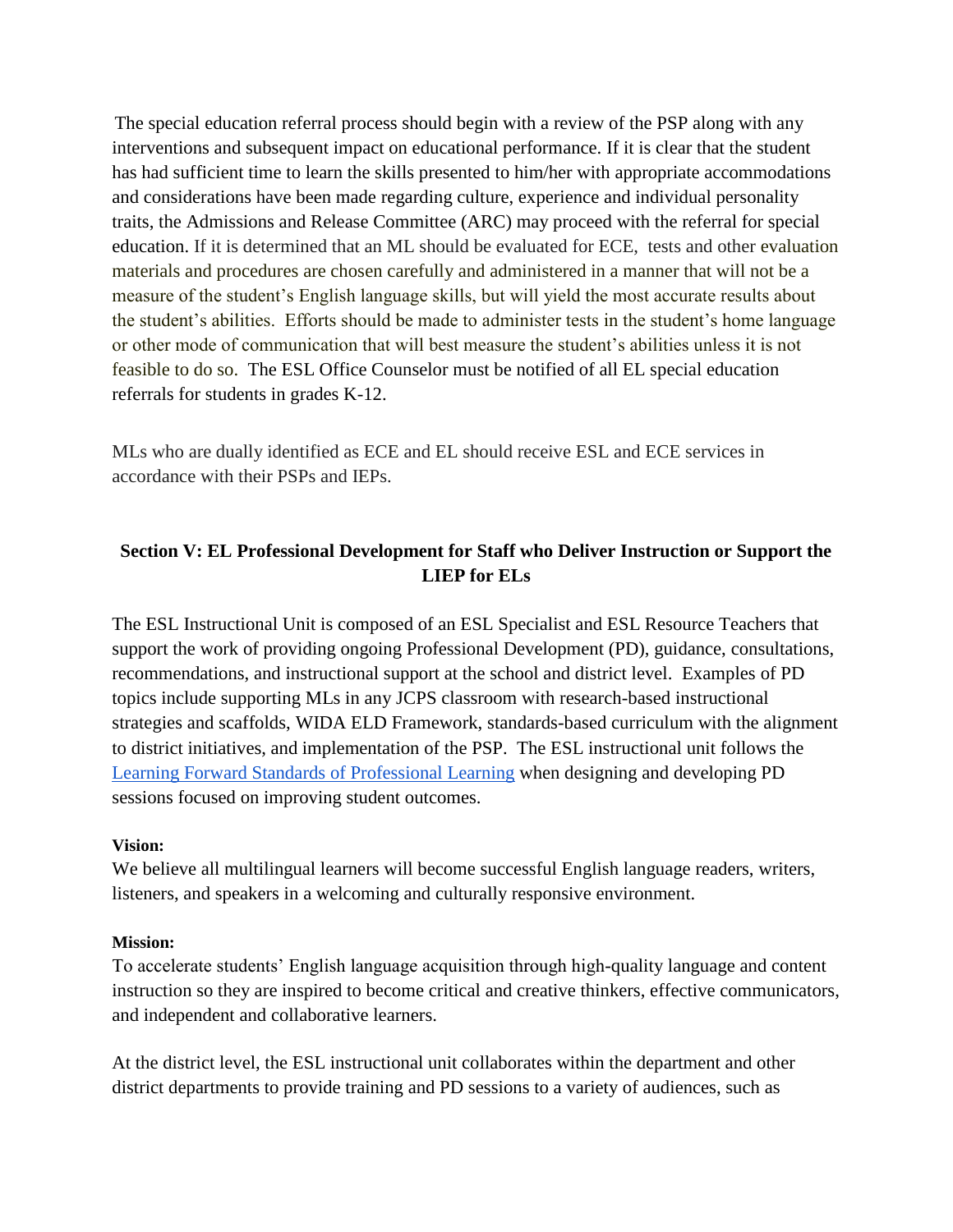administrators, counselors, general education teachers, ESL teachers and BAIs. Annual district ESL professional learning sessions are noted on these websites: [Elementary,](https://sites.google.com/jefferson.kyschools.us/elementary-esl-instructional-s/home) [Middle,](https://sites.google.com/jefferson.kyschools.us/middleschooleslresource/home?pli=1&authuser=0) [High.](https://sites.google.com/jefferson.kyschools.us/jcpshsesl/home) The ESL instructional unit also provides training and PD sessions at the school level, tailoring the sessions to school-based needs. Ongoing support from the instructional unit helps teachers and staff with application and implementation.

## **Section VI: Annual English Language Proficiency Assessment and Administration**

ACCESS for ELLs is an annual summative English proficiency assessment given to all identified EL students in grades K-12. The assessment assesses ELs in the four language domains (Listening, Reading, Speaking, Writing) and is segmented in the following grade clusters:

|  |  | __ |  |  |  |
|--|--|----|--|--|--|
|--|--|----|--|--|--|

JCPS uses ACCESS for ELLs to measure English language proficiency for all EL students in the district. WIDA describes the ACCESS assessment as below:

ACCESS for ELLs (ACCESS) is the collective name for WIDA's suite of summative English language proficiency assessments. ACCESS is taken annually by English learners in Kindergarten through Grade 12 in WIDA Consortium member states (WIDA (n.d.).

ACCESS for ELLs scores have many potential uses, from determining student placement to guiding the creation of new curricula. Test scores work best as a way to aid decision-making, in cases such as:

- Establishing when multilingual learners have attained English language proficiency according to state criteria
- Making decisions about program entry and exit
- Informing classroom instruction and assessment
	- Which domains teachers could focus on
	- What the WIDA ELD Standards say about students' current proficiency levels
	- How teachers can scaffold using the next level up
- Monitoring student progress by comparing current scores to previous scores
- Deciding on staffing levels

The WIDA ACCESS for ELLs [Interpretive Guide for Score Reports](https://wida.wisc.edu/sites/default/files/resource/Interpretive-Guide.pdf) is a comprehensive document explaining the types of scores reported for EL students. All test administrators are trained annually through WIDA before administering the ACCESS for ELLs.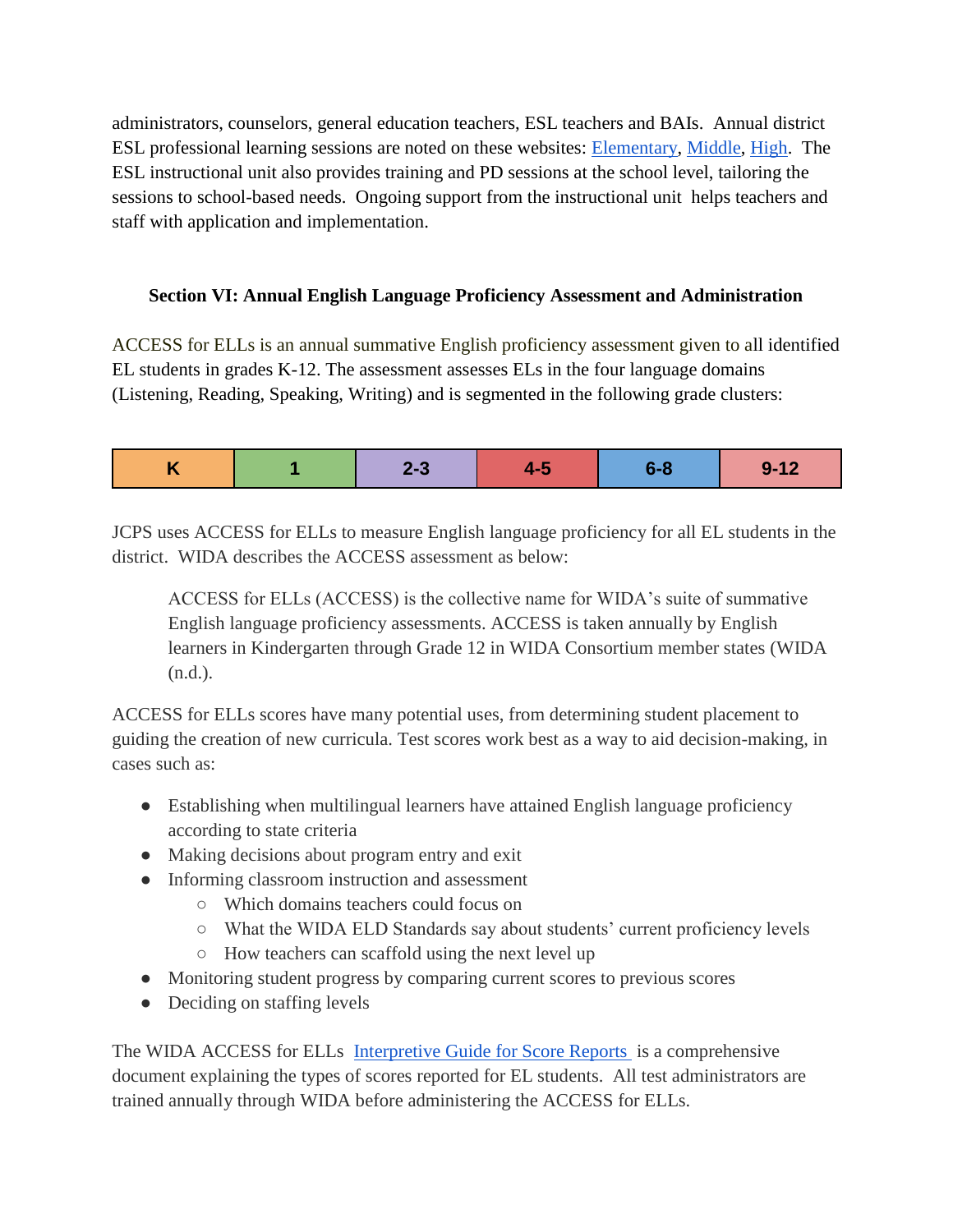The Alternate ACCESS for ELLs is an annual summative English proficiency assessment given to all identified alternate assessment ML students in grades 1-12. Each language domain (Listening, Reading, Speaking, Writing) is given separately and may take a different amount of time to deliver depending on the students' grade level, abilities and modes of communication.

Alternate ACCESS scores have many potential uses, from determining the placement of individual students to guiding instruction. Test scores should be just one element in the decisionmaking process to:

- Monitor student progress annually (using scores from two or more years) scores from the first year taking Alternate ACCESS can establish a baseline to track future growth
- Guide IEP teams in determining English language acquisition supports
- Inform classroom instruction and assessment
- Aid in programmatic decision-making

The WIDA Alternate ACCESS [Interpretive Guide for Score Reports](https://wida.wisc.edu/sites/default/files/resource/Alt-Interpretive-Guide.pdf) is a comprehensive document explaining the types of scores reported for Alternate assessment ML students. All test administrators are trained annually through WIDA before administering the Alternate ACCESS for ELLs.

Dually identified MLs receive their IEP accommodations allowable in accordance with the WIDA [Accessibility and Accommodations](https://wida.wisc.edu/sites/default/files/resource/Accessibility-Accommodations-Manual.pdf) manual.

# **Section VII: LIEP Exit Criteria and Procedures**

The redesignation of EL status in Kentucky is determined by the ACCESS for ELLs results. MLs exit the EL status by meeting the following exit criteria.

# **Kindergarten:**

● 4.5 or higher Overall Composite Proficiency Level on Kindergarten ACCESS for ELLs

## **Grades 1-12:**

● 4.5 or higher Overall Composite Proficiency Level Tier B/C on ACCESS for ELLs 2.0

## **Alternate Assessment**

• P2 or higher Overall Composite Proficiency Level

The Program Exit Date will be June 30 of the school year in which the student exited services. MLs who exit EL status have demonstrated English proficiency to participate successfully without EL service support.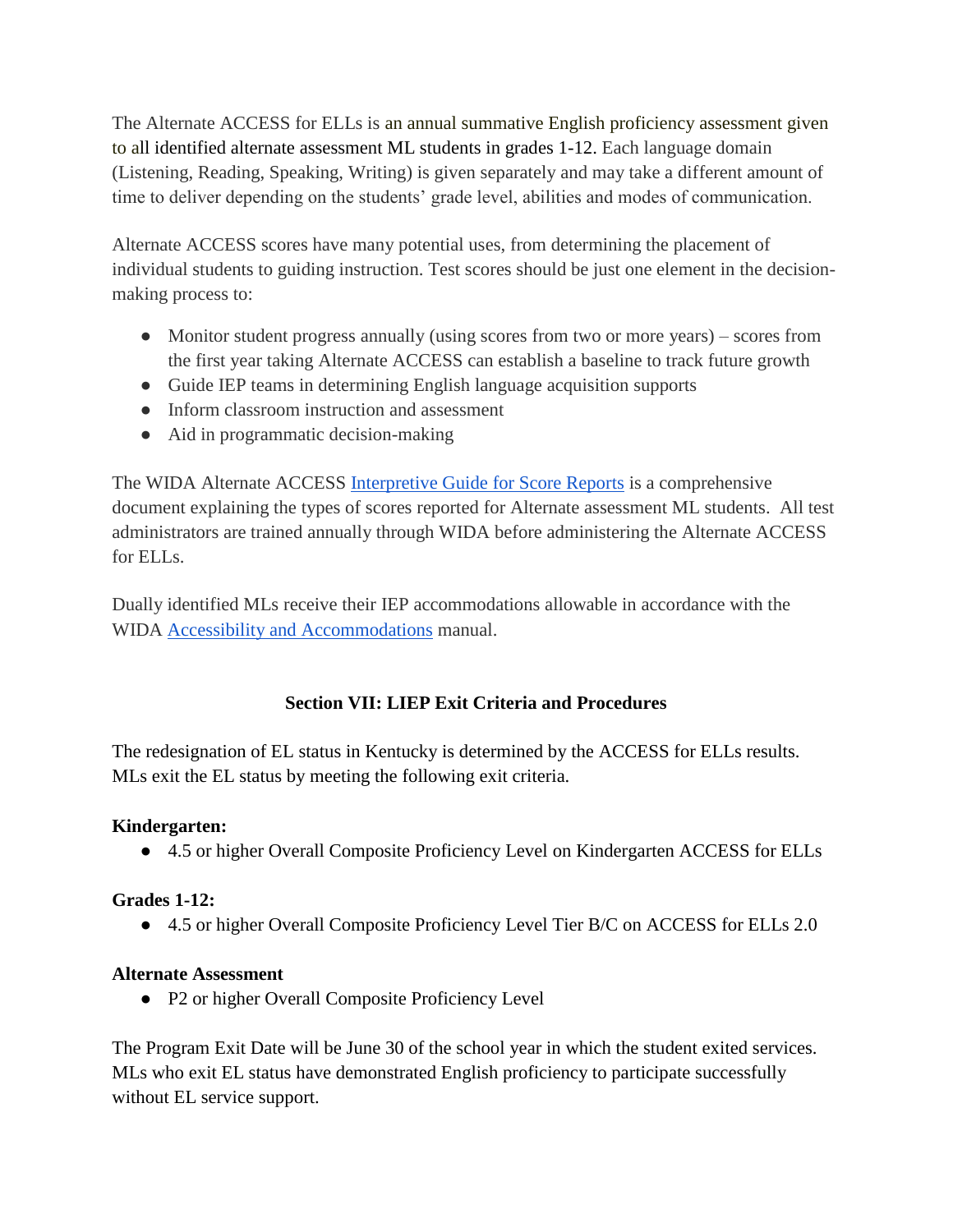## **Section VIII: Monitoring Procedures after Students Exit the LIEP Program**

The KDE District Guide for the English Learners Program outlines the following expectations for monitoring procedures after students exit the LIEP Program.

Districts have an obligation under Title VI of the Civil Rights Act and the Equal Educational Opportunities Act (EEOA) to monitor the academic progress of former English learners (EL) students who have been re-designated Fully English Proficient (FEP). The students must be monitored for four years after exiting from a language instruction program [Title III of Elementary and Secondary Education Act (ESEA) as amended by the Every Student Succeeds Act (ESSA) Section 3121 (a) (5)].

Monitoring must ensure that Redesignated Fully English Proficient (RFEP) students are able to participate meaningfully in the regular classroom. After students have exited an EL program, school districts must monitor the academic progress of exited EL students to ensure that: 1) Students were not prematurely exited; 2) Any academic deficits they experienced as a result of participation in the EL program have been alleviated; 3) The students are successfully participating in the regular academic program comparable to their never-EL peers (n.d., p. 12).

Schools receive an Exited EL monitoring report at the end of each term that includes current academic performance of exited EL students. The MTSS process is followed for all students, active or exited EL status. If exited ELs are exhibiting academic difficulties, the school will provide additional support and/or interventions through the MTSS process. The ESL Department will be available to explore recommended strategies that could address the needs of exited ELs. If after additional support the student continues to struggle, consideration for ESL support will be evaluated.

## **IX: Program Evaluation**

In alignment with KDE District Guide for the English Learners Program, JCPS shall provide an English language program to assist English Learners in attaining "English proficiency, develop high levels of academic achievement in English, and meet the same challenging state academic achievement standards as all children are expected to meet" (Kentucky Department of Education, n.d.).

## **Vision:**

We believe all multilingual learners will become successful English Language readers, writers, listeners, and speakers in a welcoming and culturally responsive environment.

## **Mission:**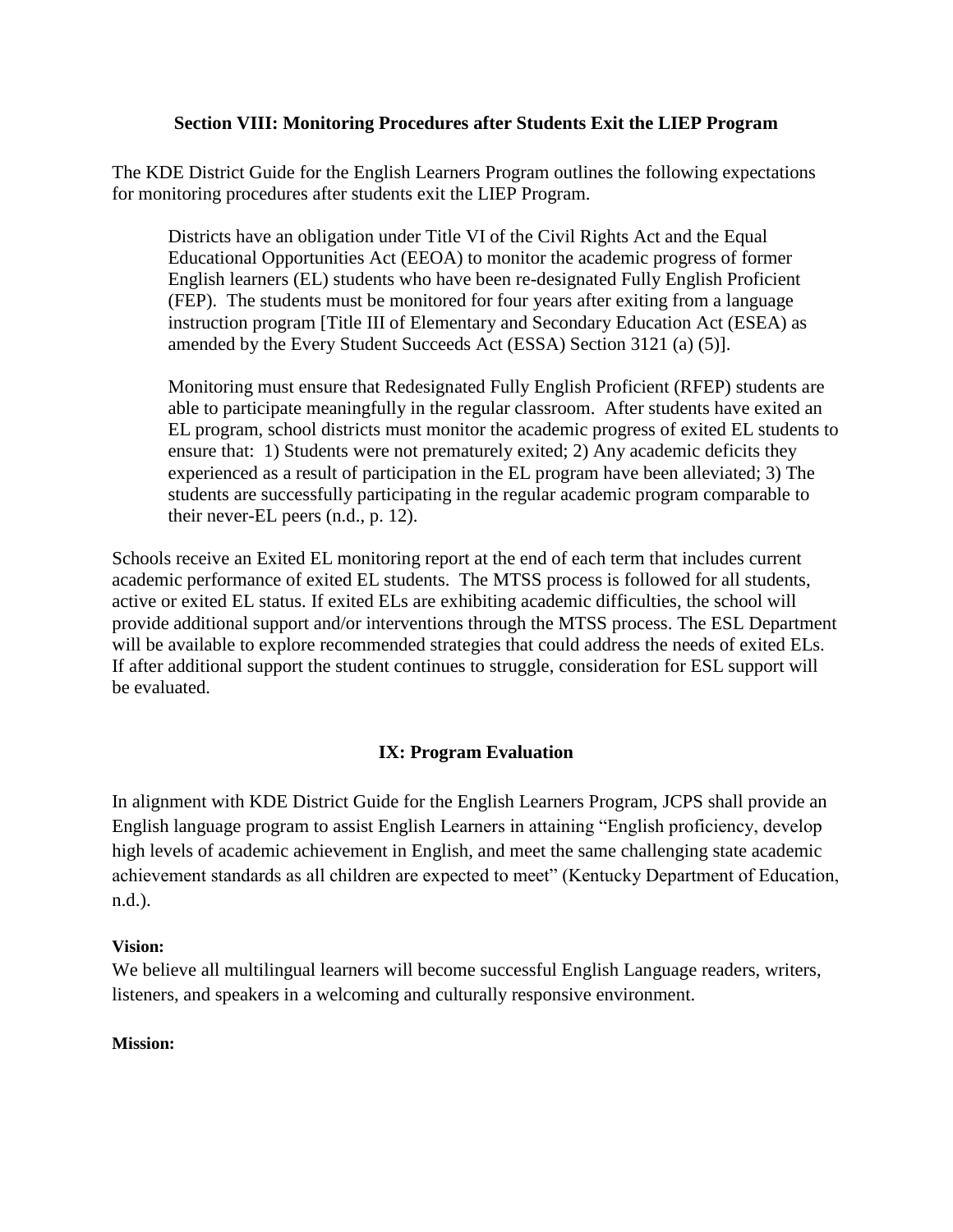To accelerate students' English language acquisition through high-quality language and content instruction so they are inspired to become critical and creative thinkers, effective communicators, and independent and collaborative learners.

JCPS evaluates its EL program every two years to ensure MLs have full access to academic, grade level content that facilitates English attainment within a reasonable period of time, meaningful participation in classes without EL services, and preparation for college and career.

The district ESL Specialists, along with the director of the ESL Department, shall collect, monitor, and evaluate how MLs are progressing academically, whether the EL program provides MLs with equal opportunities to participate, both instructional and extracurricular, and whether any achievement gaps exist between subgroups.

The following data elements will be used during program evaluation:

- Scores on the Kentucky Summative Assessment and MAP (K-8) assessments
- Scores on WIDA ACCESS for ELLs
- Grades in content courses
- Retention in grade
- Reclassification and exit rates
- Graduation and dropout rates
- Participation rates in gifted and talented courses (e.g., honors, Advanced Placement (AP), Gifted and Talented, and International Baccalaureate (IB) courses)
- Enrollment rates in pre-Kindergarten, magnet, and other choice programs
- Enrollment rates in special education and related services
- Mobility and attendance rates
- Participation in extracurricular programs
- Suspension rates
- Other indicators of college and career readiness
- Student to EL teacher staffing ratios

The ESL Department shall uphold systems for continuous improvement of the EL program through monitoring and evaluation and adjust programmatic changes accordingly. The LAU Plan is altered only with participation and/or approval of the LAU Plan advisory committee. Feedback from stakeholders will be sought and reviewed during this process.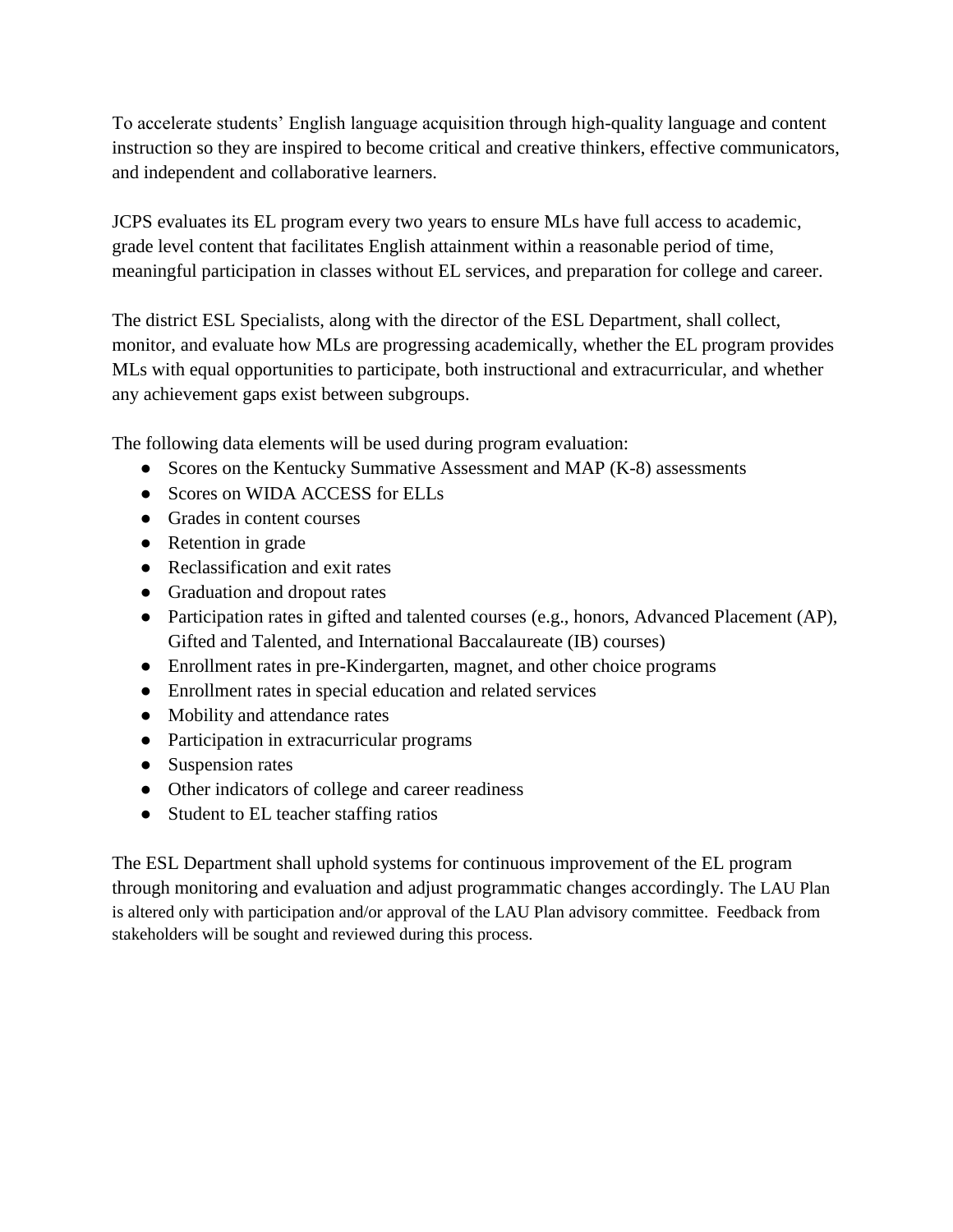# **X: Meaningful Communications with Parents/Guardians**

JCPS adopted the Certified Oral and Written Language Support policy in 2021-2022 to ensure that JCPS international populations, which include international students, parents, and employees, receive consistent certified support across the district whenever needed. The policy also aligns our district to Federal and State Interpretation and Translation guidelines. This is our policy:

# **Certified Oral and Written Language Support**

This policy identifies District obligations to provide interpreting and translation services for individuals who need language assistance, including students, parents/guardians, and employees. Individuals who provide these services on behalf of the District shall be trained, tested, and certified as interpreters and translators.

The District shall train staff how to access language support, including face-to-face interpretation, telephone interpretation, video remote interpretation, remote simultaneous interpretation, and document translation. The District shall inform international populations of language support services available to them and how to access those services. All language support services shall be provided by the District at no cost. In accordance with guidance from the Kentucky Department of Education, family members/friends or bilingual employees shall not be used to interpret or translate for formal school or District meetings/documents.

# **Notification of Programs, Services, and Activities to International Populations**

When practicable, the District shall notify international populations in their native language of information related to any program, service, or activity provided by the District to all other populations, including the following:

- Registration, application, and enrollment
- Student discipline procedures
- Grievance and nondiscrimination procedures
- Gifted and talented programs
- Language support services
- Special education/related services
- Calendars and events
- Parent/guardian communications
- School handbooks
- Requests for parent/guardian permission
- Report cards
- Other communications deemed important by the District
- School choices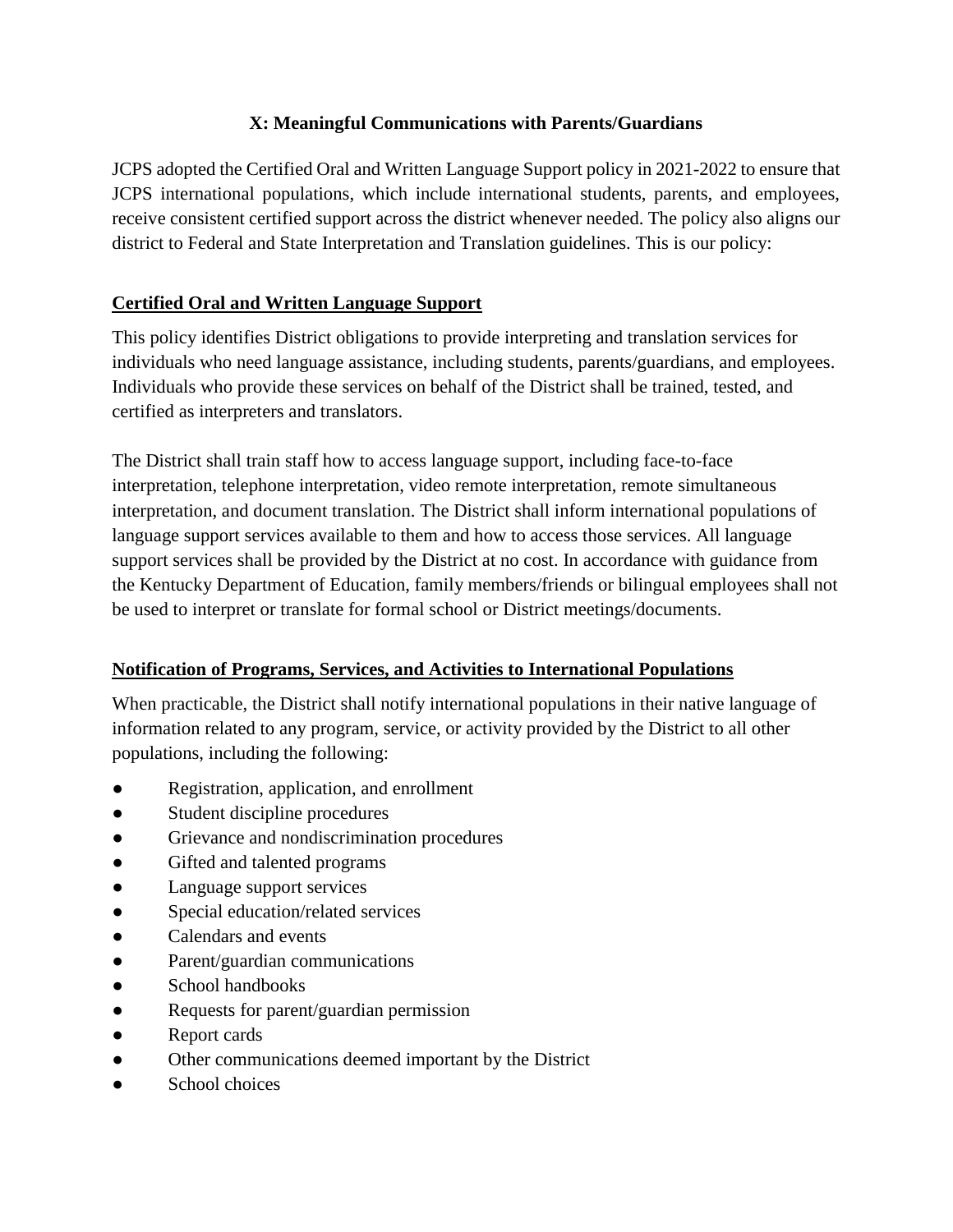The District shall obtain a response to a Survey of Primary or Home Language as provided in Board Policy 08.13452 from parents/guardians to determine languages spoken in the home. That language information shall be entered into the District's student information system. Language proficiency information gathered by District staff shall be used to determine the need for language support for English learners and their parents/guardians. The District shall provide translation of documents into languages other than English for the top five (5) other languages spoken by students and families in the District, as determined by the Survey of Primary or Home Language, as well as any other language requested specifically. This includes providing parents with notification of their child's identification as an EL and their placement in the LIEP as required by ESSA 1112(e)(3)(A-B). District international populations who need language support are obliged to request translation and interpretation services for school or District-related communications at will.